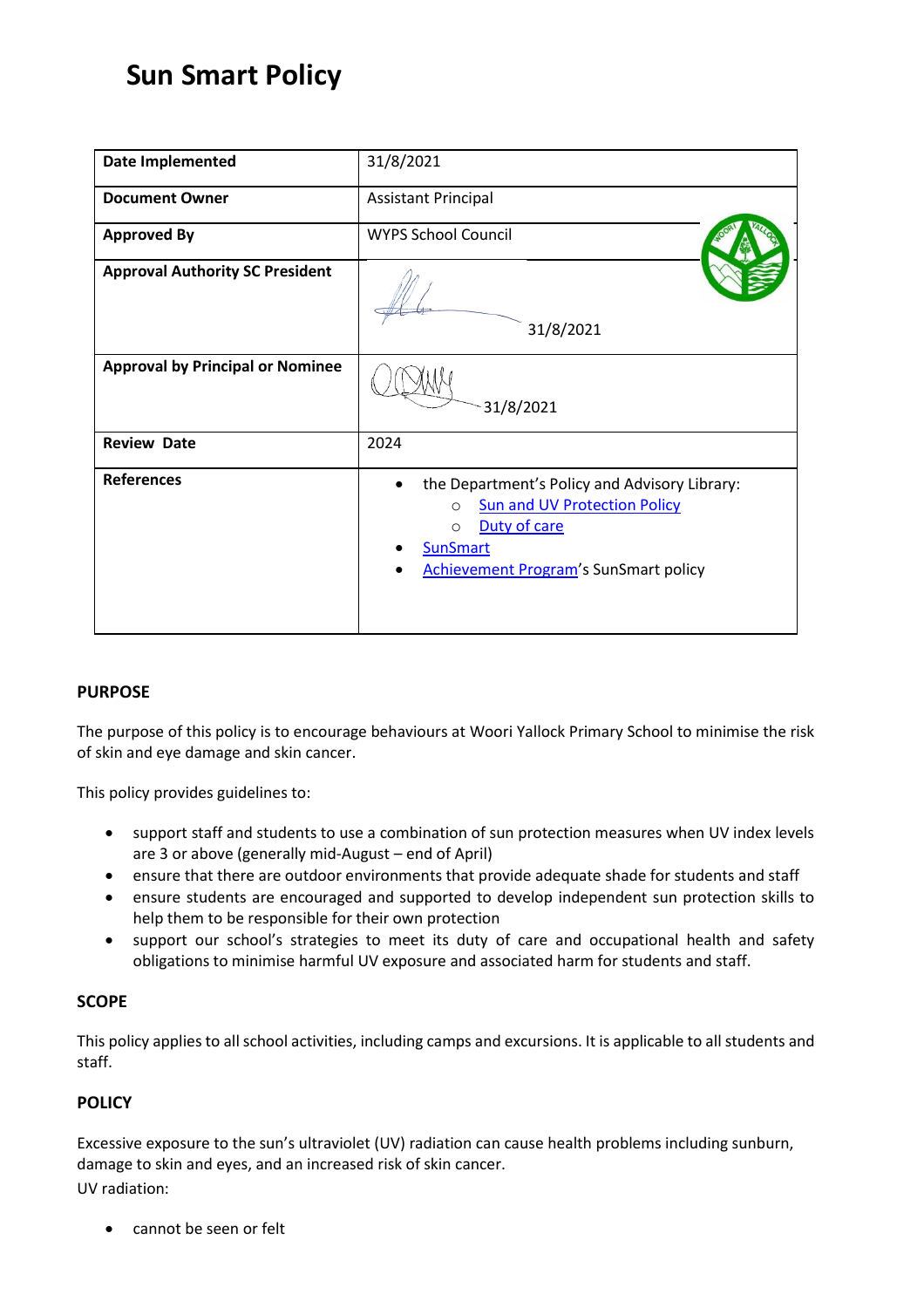- can be reflected off surfaces such as buildings, asphalt, concrete, water, sand and snow
- can pass through light clouds
- varies in intensity across the year (highest in Victoria from mid-August end of April)
- peaks during school hours.

Sun safety is a shared responsibility and staff, parents and students are encouraged to implement a combination of sun protection measures whenever UV levels reach 3 and above (typically from mid-August to the end of April in Victoria). Information about the daily local sun protection times is available the free [SunSmart app,](http://www.sunsmart.com.au/tools/interactive-tools/free-sunsmart-app) or at [sunsmart.com.au](http://www.sunsmart.com.au/) or bom.gov.au.

Woori Yallock Primary School has the following measures in place to help reduce the risk of excessive UV sun exposure for staff and students.

#### **Shade**

Woori Yallock Primary School will provide sufficient options for shelter and trees to provide shade on school grounds, particularly in places such as:

- where students congregate for lunch
- the canteen
- outdoor lesson areas
- popular play areas
- assembly areas
- sporting grounds

When building works or grounds maintenance is conducted at Woori Yallock Primary School that may impact on the level of shading available to staff and students, a review of the shaded areas available will be conducted and further shading installed as appropriate.

#### **Sun protective uniform/clothing**

Woori Yallock Primary School recommends that from mid-August to end of April, and whenever UV levels reach 3 and above, students come to school wearing sun-protective clothing such as:

- loose, cool, closely woven fabric
- shirts with a collar and/or high necklines
- tops with elbow length or long sleeves
- longer style shorts and skirts
- rash vests or t-shirts for outdoor swimming activities.

Woori Yallock Primary School's school uniform and dress code includes sun-protective clothing, including:

- loose, cool, closely woven fabric
- shirts with a collar and/or high necklines
- tops with elbow length or long sleeves
- longer style shorts and skirts
- rash vests or t-shirts for outdoor swimming activities.

From mid-August (exact date to be set by the school annually) to 30 April, all students **must** wear a sun protective hat that shades the face, neck and ears for all outdoor activities. Hats may also be worn for all outdoor activities outside of the August to April time period, by parent or student choice.

Staff and students are encouraged to wear hat styles that protect the face, neck and ears when outdoors, for example broad-brimmed, legionnaire or bucket.